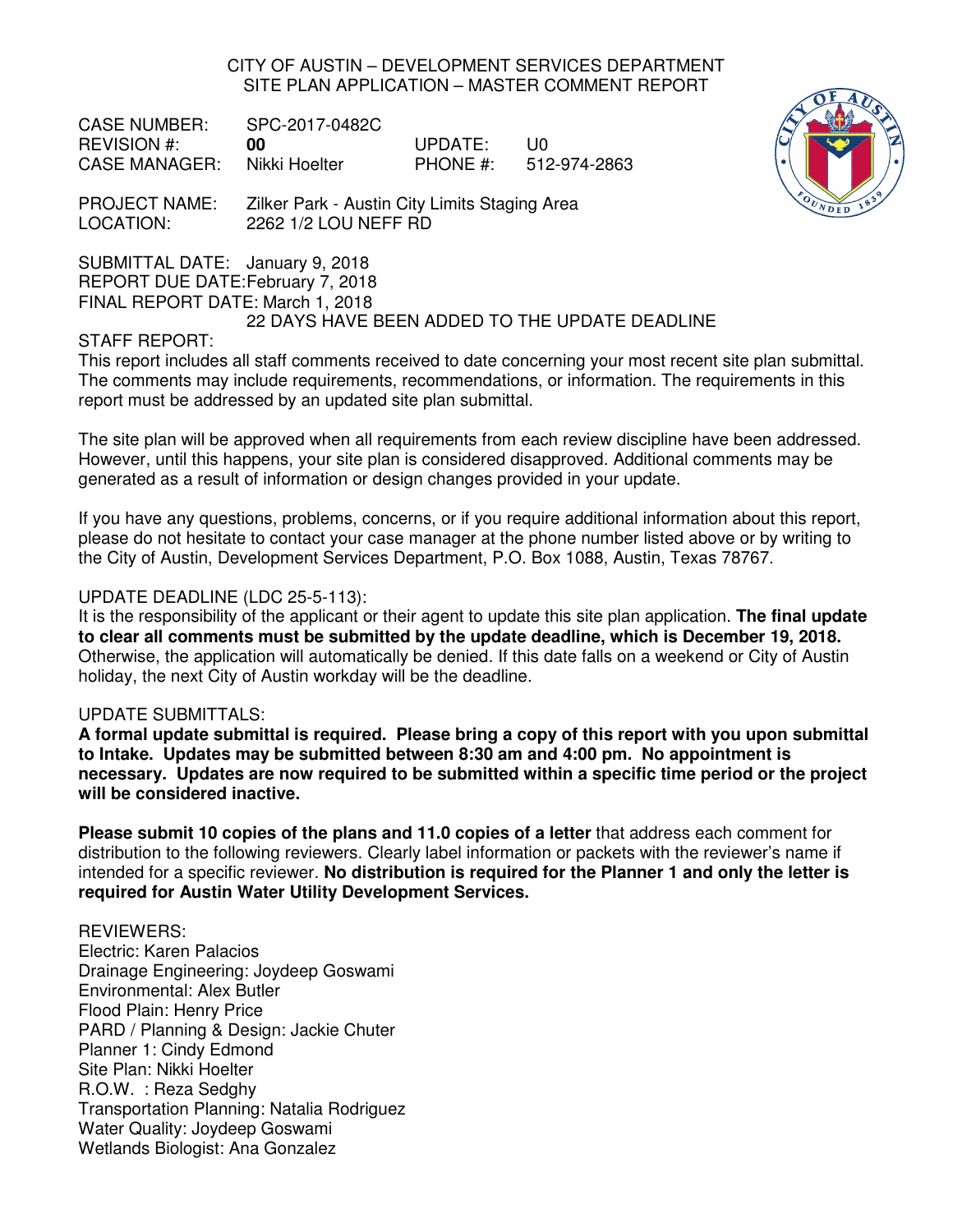### Electric Review - Karen Palacios - 512-322-6110

EL1. There is a propose transformer shown. The following needs to be discussed with your design lead and preliminary approval.

EL 2. Christian Pope (**interim design lead)** at ph. 512-505-7674 is the initial Austin Energy contact person for electric service design. Preliminary design discussed and approved by Christian must be reflected in all plans that show Austin Energy electrical lines. Discuss permanent electric service and projected load requirements, the location of the transformer pad(s) and routing the underground electric cabling, meter locations and any additional required electric facilities. Please show these improvements on all plans, wet utilities plans, and the landscape plans.

- Submit to Christian a point-of-service for your project, as well as the projected load required for service, with completed ESPA form with case number.
- Staff highly suggests having your MEP discuss items with Christian.

EL 3. FYI: Austin Energy must review any changes to this plan that may affect electric requirements. These changes include, but are not limited to, changes in building square footage, building location, detention facilities' location, grading, spoil site locations, etc.

Drainage Engineering Review - Joydeep Goswami - 512-974-3568

### **DATE REVIEWED: 02/08/18 UPDATE #: U0 FORMAL UPDATE REQUIRED.**

Release of this application does not constitute a verification of all data, information, and calculations supplied by the applicant. The engineer of record is solely responsible for the completeness, accuracy, and adequacy of his/her submittal, whether or not the application is reviewed for code compliance by city engineers.

DE 1. Please provide a fully-bound (minimum three-staples) Engineer's Report.

DE 2. The proposed 36" storm drain conveying off-site flows through the site must be located within a drainage easement or equivalent per LDC 25-7-151.

DE 3. Per City of Austin G.I.S information, a portion of the site is located within the 100-yr floodplain as defined by F.E.M.A. and City of Austin fully-developed conditions. The 100-yr floodplain must be contained within a dedicated drainage easement or equivalent document for City property.

DE 4. Please add the following note to the cover sheet:

"For those developments which are immediately adjacent and discharge directly into Lake Travis, Lake Austin, Lady Bird Lake and the Colorado River, on-site detention is not required. [DCM 1.2.2 (F)]."

DE 5. Please include the flow, depth, velocity, and hydraulic grade line for the 100-yr storm in the profile of the proposed storm drain.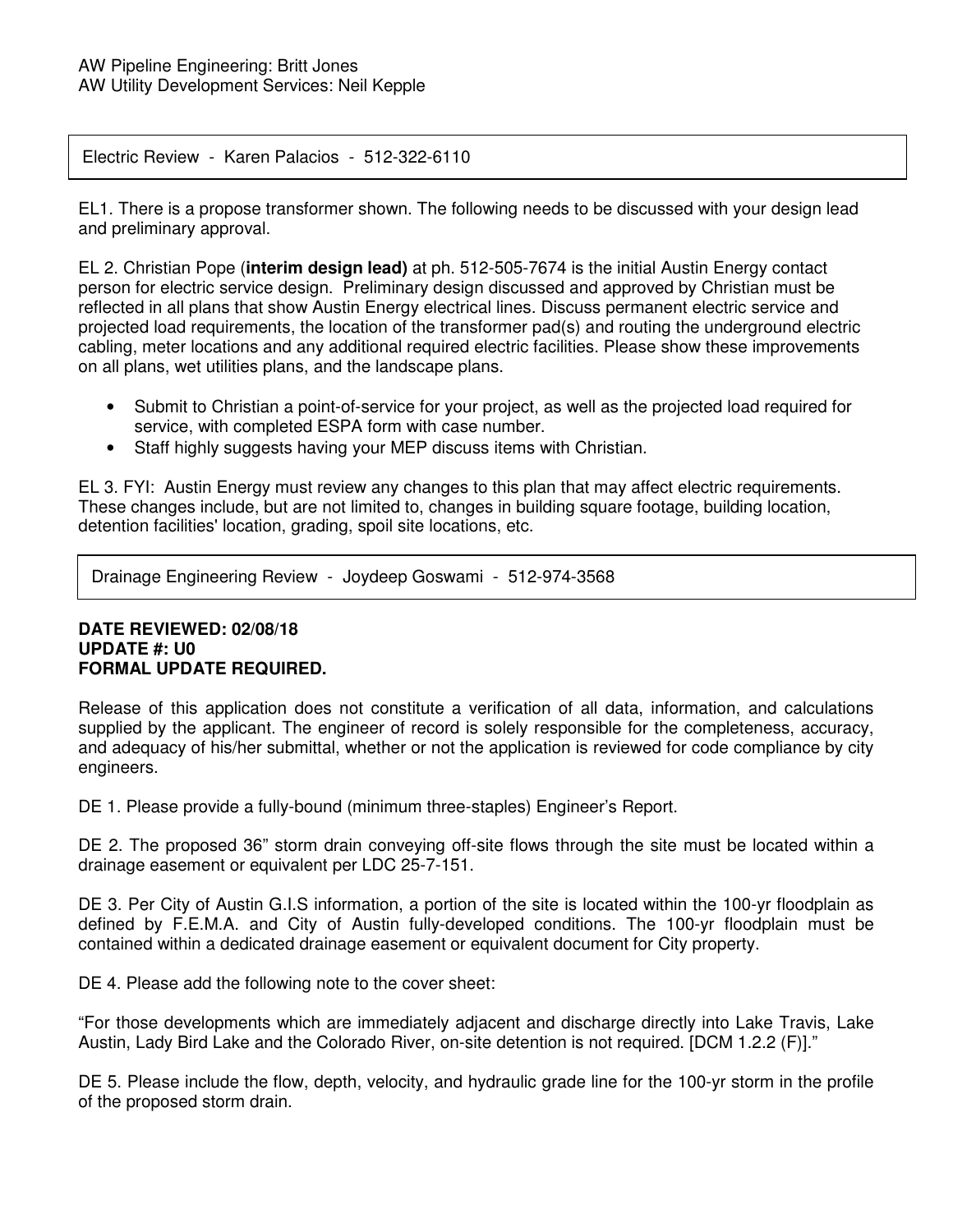DE 6. Per the meeting held on 02/08/18, the alignment of the proposed storm drain is to be revised such that the discharge point is at location of the existing 36" outlet pipe. For erosion control purposes, the pipe is to drain to a manhole and discharge at the existing water surface elevation.

DE 7. Please provide a cross-section of the existing swale that is to be extended to convey water from the parking area to the water quality pond. This is to ensure adequate capacity for conveyance.

DE 8. A cross-section for the channel providing conveyance of off-site flows along Stratford Drive is provided on Sheet 10. Please provide a profile of the channel that includes flow, depth, velocity, and hydraulic grade lines for the 25-yr and 100-yr storm. Please demonstrate that the 25-yr storm is contained within the channel and that the 100-yr storm is contained within the right-of-way or a dedicated easement.

DE 9. The proposed trench drain as shown as detail A/19 is a non-standard improvement to be maintained by the City of Austin. Therefore, approval from the Public Works – Street and Bridge Division is required. Please provide documentation of approval once obtained.

Additional comments may be generated once the information from the above comments is provided.

Environmental Review - Alex Butler - 512-974-2067

Update 0 2/1/18

### **Endangered Species**

EV 1 According to COA GIS, this site is located within the endangered species area. Please notify the following individuals via email of the proposed development and cc this EV reviewer: Travis County: BCCP@traviscountytx.gov US Fish and Wildlife: Tanya Sommer tanya\_sommer@fws.gov (512)490-0057 X222 Kimberlee Harvey at BCCP: kimberlee.harvey@austintexas.gov

[LDC 25-8-691 through 696]

## **Cover Sheet Notes**

EV 2 Add a note to the cover sheet that states:

"This project is subject to the Void and Water Flow Mitigation Rule (COA ECM 1.12.0 and COA Item No. 658S of the SSM) provision that all trenching greater than 5 feet deep must be inspected by a geologist (Texas P.G.) or a geologist's representative."

#### **Final Plat Sheet**

EV 3 Provide a signed copy of the final plat or a land status determination.

## **General Notes Sheet**

EV 4 Add ECM Appendix P-2 notes to the general notes sheet. The notes can be found at: https://library.municode.com/tx/austin/codes/environmental\_criteria\_manual?nodeId=APXP-2CIAUSTNOTRNAARPR

#### **Impervious Cover Comments**

EV 5 This project is located in the Drinking Water Protection Zone. Provide a Q1 and Q2 table. Water Supply Suburban has a 40% impervious cover limit. Anything above 40% impervious cover will need a Land Use Commission Variance. [LDC 25-8-62, ECM Appendices Q-1 and Q-2]

## **Grading**

EV 6 Provide an exhibit showing:

- Cut from 4 to 8 feet:
- Cut in excess of 8 feet (specify maximum cut);
- Fill from 4 to 8 feet; and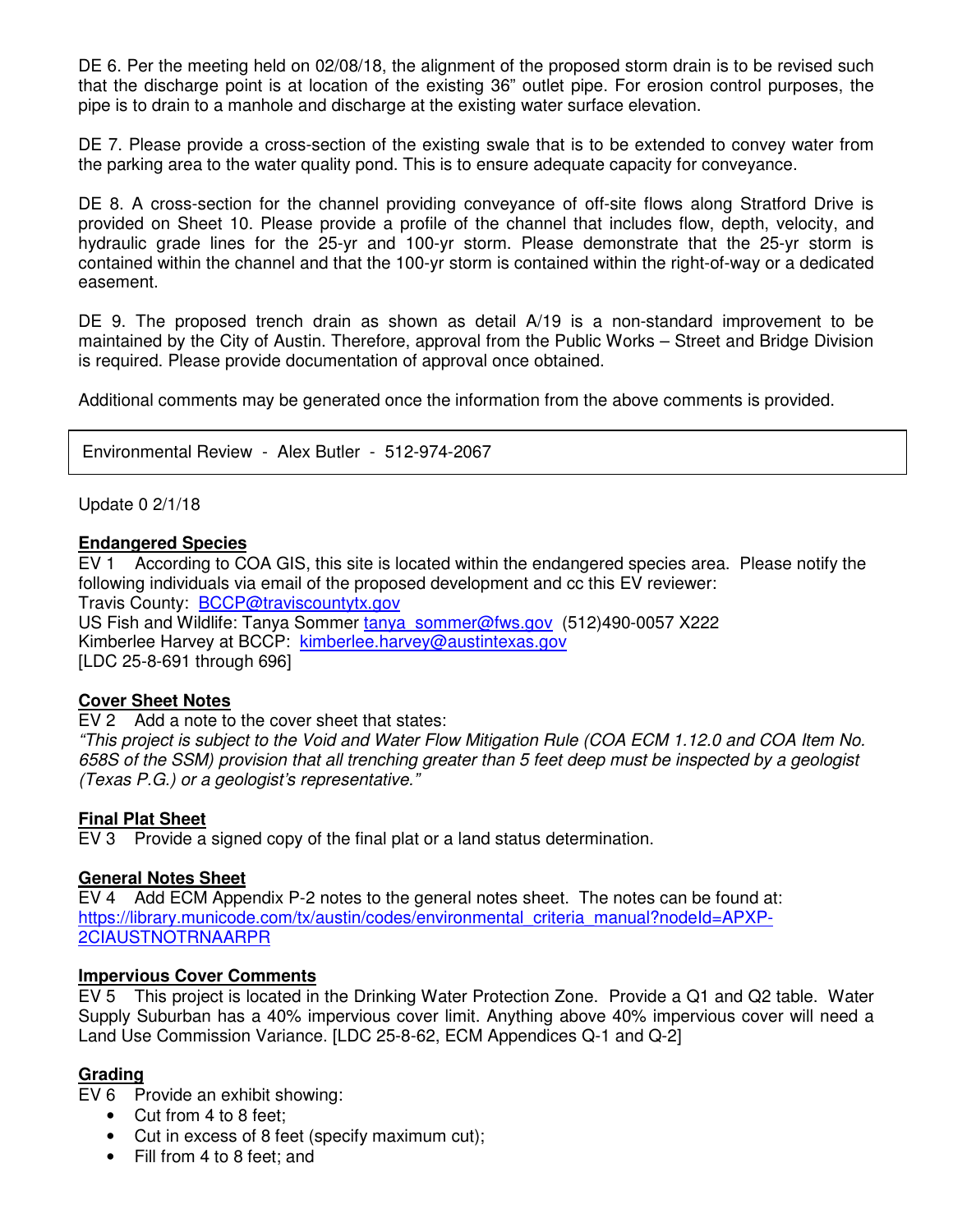• Fill in excess of 8 feet (specify maximum fill).

Exclude grading beneath buildings / parking garages and exclude grading beneath ROWs the exhibit. Additional grading review and comment may be pending. Be sure to clearly differentiate public ROWs from private driveways.

## **Demolition Sheet**

EV 7 Add a note to the demolition plan stating: "A preconstruction meeting with the Environmental Inspector is required prior to any site disturbance."

EV 8 Provide an ESC plan / tree protection plan for the proposed demolition activities. This information is necessary to confirm that the proposed demolition activities will not occur within the half critical root zone of trees proposed to be preserved.

## **ESC Requirements [LDC 25-7-61,65, 25-8-181,182,183,184]**

EV 9 LOC must be contiguous. Attach lone LOC portions on the eastern side of site.

EV 10 Replace rock berms with turbidity curtain in the within the CWQZ, just north of the water quality pond.

EV 11 Hatch the areas and provide a callout / construction detail on the ESC plan for erosion control matting to be installed over all proposed areas to be revegetated exceeding a final grade of 15%.

EV 12 Show the location of the concrete washout area on the ESC sheet.

EV 13 Provide a breakdown of onsite drainage acreage, including slope and flow arrows to the individual erosion controls.

EV 14 Provide silt fence along the entire upslope LOC boundary to prevent surface water from draining into the LOC. [ECM 1.4.4.B.2]

EV 15 Invert the silt fence "V"s on the north end of site to effectively reduce chances of fugitive sediment.

EV 16 Move silt fence to northern boundary of LOC.

EV 17 For rough cut ponds, sediment traps, and sediment basins dewatering skimmers must be designed to dewater at the surface. Provide ECM Figure 1.4.5.K.1 in the plan set and show the dewatering skimmer location.

EV 18 On the ESC sheet and on the landscape plan sheet, hatch the area where the LOC enters into the CWQZ and add a callout note stating:

"This area requires native grassland seeding and planting per City of Austin Standard Specification 609S.6, including topsoil and seed bed preparation, temporary irrigation, and weed maintenance."

EV 19 Add the following details to the plan set:

- Concrete washout:
- Turbidity curtain detail ECM Figure 1.4.5.P.1; and
- Dewatering skimmer detail ECM Figure 1.4.5.K.1.

[LDC 25-8-181, LDC 25-8-604, ECM 3.5.2, ECM 1.4.1.1(C)]

EV 20 Show proposed trees to be removed on the ESC and Site Plan sheet.

EV 21 Add tree survey to ESC Sheet.

EV 22 Show all preserved trees along the north/northeastern side of site on ESC Sheet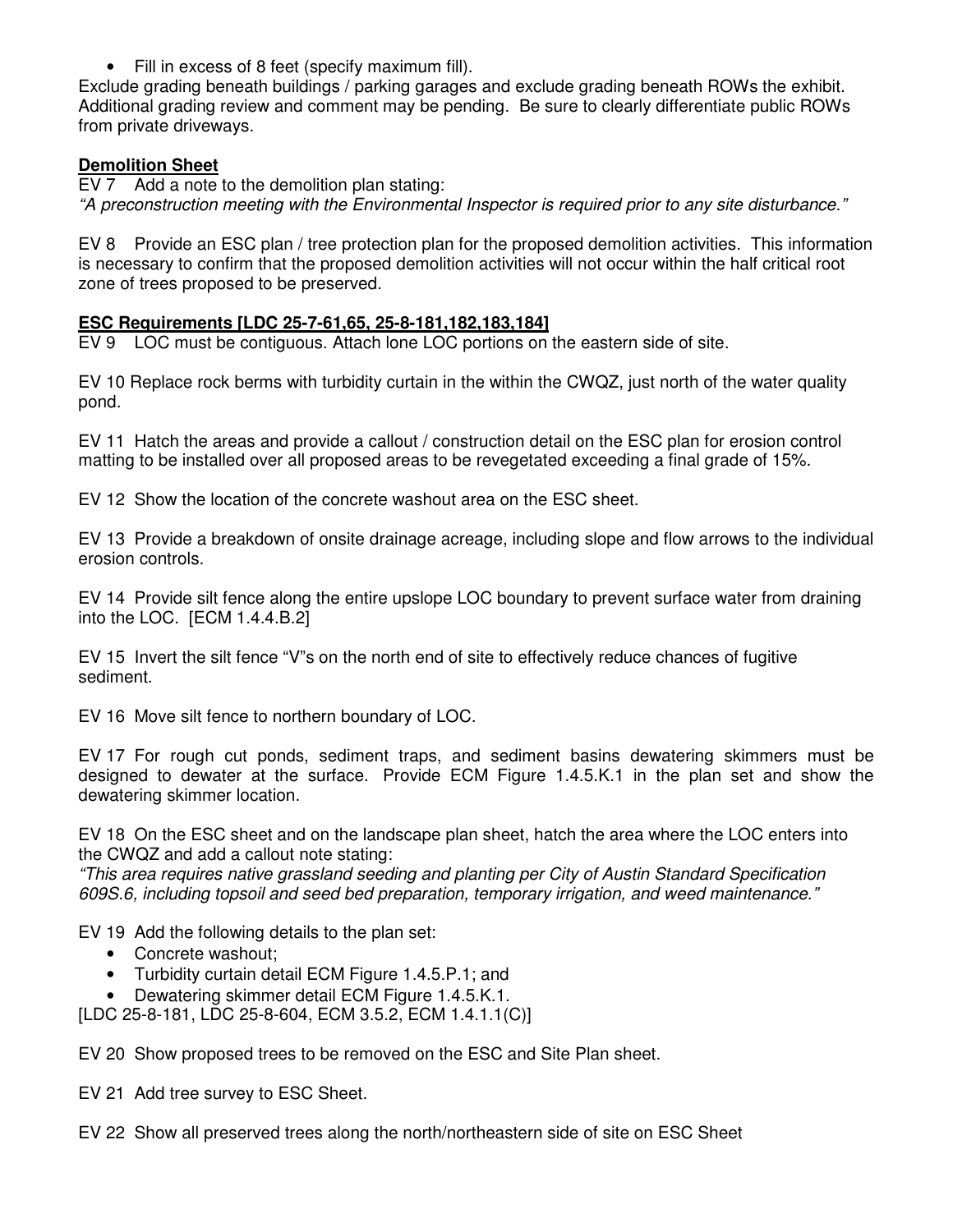# **Tree Protection Requirements [LDC 25-8-604, 624, ECM 3.3.0, 3.4.0, 3.5.0]**

EV 23 The current plan design does not meet the intent of the tree preservation requirements of the LDC 25-8-604 and 25-8-624. Prior to next update provide the following:

- Tree survey table breaking out trees by regulatory class
- Tree assessment by qualified arborist
- List of any Waivers or Variances being requested in an effort to preserve trees
- Schedule meeting with Environmental Reviewer

EV 24 Revise the current tree survey to include all trees located within and adjacent to the LOC (including ROW trees) that are two inches in diameter or more as measured 4 1/2 feet above the natural grade level. Include a tree survey table indicating species, ID numbers, caliper inches, and whether trees are proposed to be removed or preserved. The tree survey table must indicate the particular tree types (such as Live Oak, Cedar Elm, Texas Ash, etc). Indicating only Oak or only Ash does not comply with ECM requirements. [ECM3.3.0]

EV 25 The tree survey list must include the following:

- (1) Heritage trees must be indicated with an 'H' on the tree survey list;
- (2) Multi-trunk trees must be indicated with an 'M' on the tree survey list; and
- (3) ROW trees must be indicated with an 'R' on the tree survey list.

EV 26 Indicate the date of the tree survey adjacent to the tree survey list. [ECM 3.3.2.A, ECM 3.3.0]

EV 27 Multi-trunk trees must include individual stem diameters in the tree survey list.

EV 28 Extend tree protection on trees numbered 100, 104, and 109 to protect the full critical root zone.

EV 29 Add tree protection fence to all trees shown to be preserved.

EV 30 Trees proposed to be preserved must meet the following criteria:

(1) a minimum of 50% of the critical root zone must be preserved at natural grade, with natural ground cover;

(2) cut or fill is limited to 4 inches from the 1/2 critical root zone to the 1/4 critical root zone; and

(3) no cut or fill is permitted within the 1/4 critical root zone.

[ECM 3.5.2, ECM Appendix V Figure 3-6]

## **Innovative Water Management (Requires input from both civil engineer and landscape architect; requires approval of Drainage Review)**

EV 31 Demonstrate compliance with the Innovative Water Management (IWM) requirement [LDC 25-2- 1008, ECM 2.4.9].

Include the following information on drainage, grading, and landscape plans:

- Hatch and show the square footage\* of
	- o the impervious drainage area (stormwater runoff source) and
	- o the pervious landscape area receiving stormwater runoff.
		- \*Note: minimum ratio is 1 sq. ft drainage / 2 sq. ft. landscape
- Provide calculations demonstrating that flow to the receiving area is non-erosive.
- If the receiving area is not a green infrastructure water quality control [ECM 1.6.7], and/or is not adequately sized to infiltrate the design storm, then receiving area must drain to a stormwater facility.

# **Landscape and Tree Mitigation**

EV 32 Provide Landscape Plan. Further landscape comments pending.

EV 33 Provide mitigation plans. Further mitigation comments pending.

EV 34 Include irrigation notes per ECM Appendix O. [ECM 2.4.6(B)]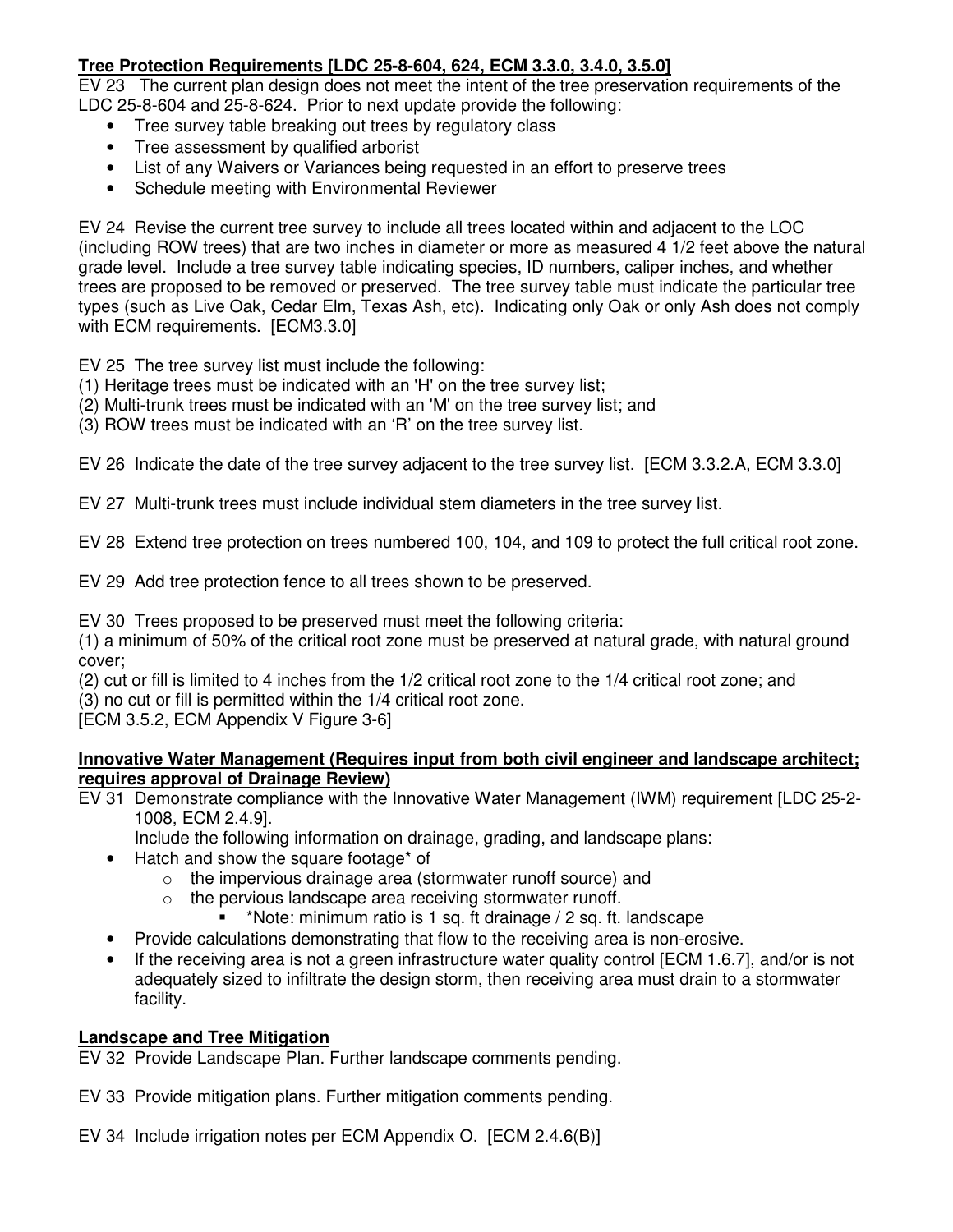EV 35 Add the following notes to the landscape plan:

"If establishing vegetation during any stage of a drought, Section 6-4-30 may require a variance. Contact Austin Water Conservation staff at waterusecompvar@austintexas.gov or call (512) 974-2199.

The Owner will continuously maintain the required landscaping in accordance with LDC 25-2-984.

All landscaped areas are to be protected by 6 inch wheel curbs, wheelstops or other approved barriers as per ECM 2.4.7." [LDC 25-2-1004(A), ECM 2.4.7(A)]

EV 36 Add planting detail ECM Figure 3-14 to the landscape plans.

EV 37 Specify a minimum of 3 inches of organic mulch for the planting details. [ECM 2.4.5(A)]

EV 38 Tree mitigation must be provided (at minimum) at the following rates: 19 inches and greater, ECM Appendix F trees: 100% 8 to 18.9 inches, ECM Appendix F trees: 50% 19 inches and greater, all other trees: 50% 8 to 18.9 inches, all other trees: 25% [ECM 3.5.4]

EV 39 Only trees shown in ECM Appendix F can be used for mitigation purposes. [ECM Appendix F]

EV 40 Seventy-five percent of the total caliper inches of mitigation trees required must be represented by significant shade trees located in Appendix F. The remaining 25% of total caliper inches may be represented by a mixture of Appendix F tree species. All trees selected must be suitable for the environment of the immediate planting site (see Appendix F for specific categorization such as tree, soil, site, or regulatory qualities). [ECM 3.5.4.A.4.]

EV 41 Note: No mitigation is required for the removal of the following non-native invasive trees, but they need to be included in the tree survey:

Tree of heaven; Mimosa; Paper mulberry; White mulberry; Russian olive; Chinese parasol; Golden rain tree; Ligustrum; Chinaberry; Nandina; Photinia; Chinese pistache; Pyracantha; Salt cedar; Chinese tallow; Siberian elm; and Lilac chaste. [ECM 3.5.4.]

EV 42 For urban forest accounting purposes, please provide the following information on the plan after all landscaping and/or tree-related comments are cleared:

- Total Appendix F tree inches surveyed;
- Total Appendix F tree inches removed;
- Total Non-Appendix F and Invasive removed;
- Total mitigation inches planted on site.

[ECM 3.5.4]

## **Fees and ESC Fiscal Surety [LDC 25-1-82, 25-7-65, 25-8-234]**

EV 43 Provide a fiscal estimate for erosion/sedimentation controls and revegetation based on Appendix S-1 of the Environmental Criteria Manual. For sites with a limit of construction greater than one acre, the fiscal estimate must include a \$3000 per acre of LOC clean-up fee. The approved amount must be posted with the City prior to permit/site plan approval. [LDC 25-8-186, ECM 1.2.1, ECM Appendix S-1]

EV 44 Payment of the landscape inspection fee is required prior to permit/site plan approval. Please obtain the invoice at Intake on the fourth floor. For questions regarding landscape fee amount, please call 512-974-1770. Payment of the fee is made at the first floor Cashier's Window. Upon payment, please notify the environmental reviewer.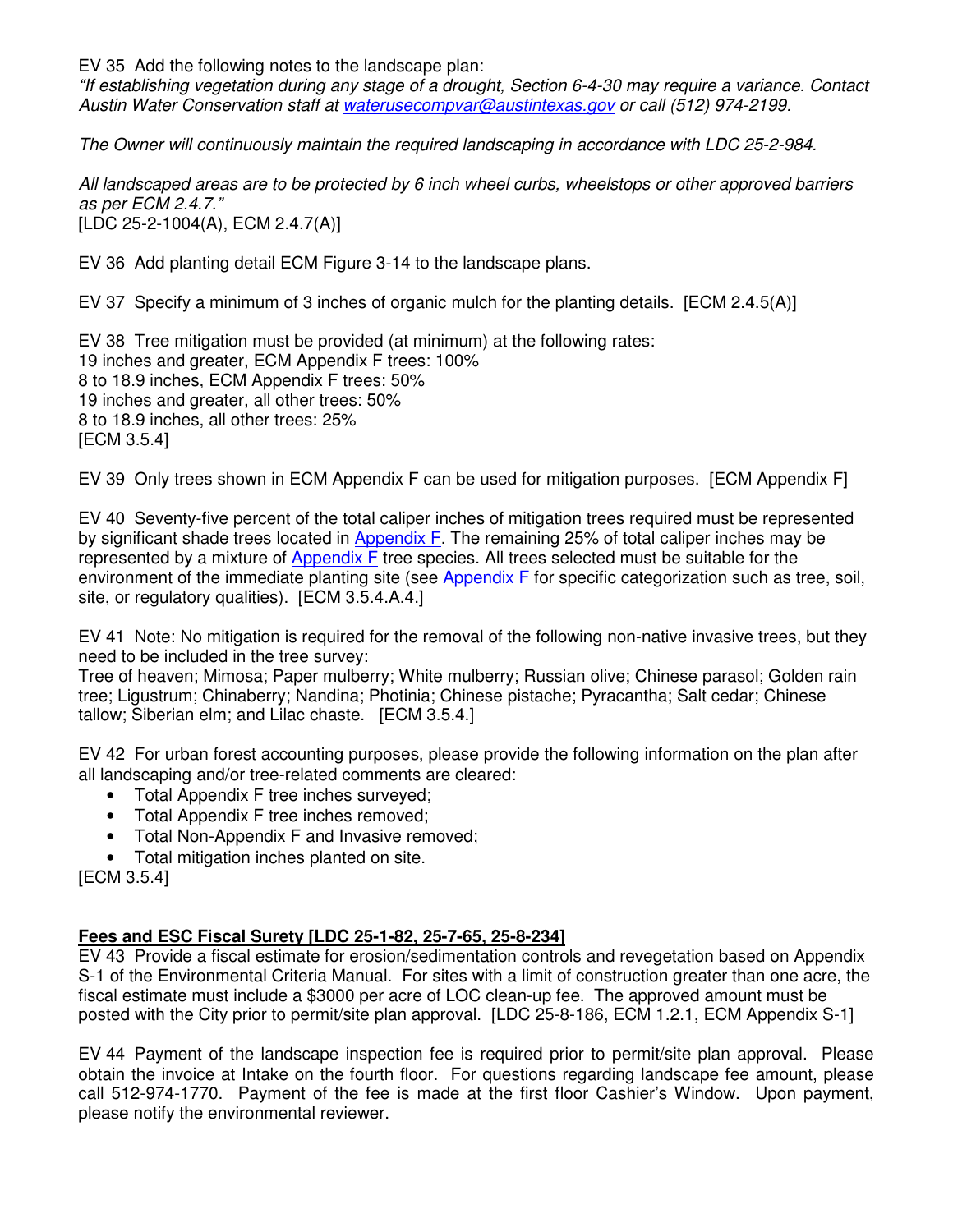Flood Plain Review - Henry Price - 512-974-1275

 Reviewer notes: Portions of the site are located within the mapped 100-year floodplain of Lady Bird Lake. Applicant has shown the location of the 100-year floodplain on site plan sheets. Applicant does not propose any development activities within the floodplain.

 FP 1. The applicant is required to contain the limits of the FEMA and City of Austin Regulatory floodplain within a drainage easement pursuant to LDC 25-7-152. Please provide documentation demonstrating this or provide requisite easement

Industrial Waste Review - John McCulloch - 512-972-1060

February 2, 2018 Approved

IW1. As long as there is no proposed wastewater service connection, there are no requirements.

PARD / Planning & Design Review - Jackie Chuter - (512)974-9457

#### UPDATE 0:

PR 1: On Sheet 5, it is hard to tell whether or not the split rail fence continues along the north side of the proposed sand filter pond due to overlapping lines. Please ensure that the line style symbolizing the fence is clearly visible here.

PR 2: On Sheet 5, extend the fence around the east side of the proposed sand filter pond up to the edge of the CWQZ. Add a gate where the proposed access ramp is located to discourage public traffic in this location.

Site Plan Review - Nikki Hoelter - 512-974-2863

- SP 1. This site is zoned P (Public), and is greater than one acre in size; therefore, a Conditional Use Permit is required, according to the Land Development Code Section 25-2-625. The CUP will be scheduled for Planning Commission after all comments have been cleared.
- SP 2. Verify whether the site is zoned P, public and dedicated parkland, or is it only zoned P, public. If the site is also dedicated parkland, additional comments may be generated.

#### **WATERFRONT OVERLAY**

SP 3. The site is located in the Waterfront Overlay, Zilker Park Subdistrict. Provide this as a note on the coversheet.

# SP 4. WATERFRONT OVERLAY (WO) COMBINING DISTRICT REGULATIONS.

 (A)This subsection provides requirements for review and approval of site plans. 4)The Land Use Commission shall request a recommendation from the Environmental Board before approving or denying a site plan within the Waterfront Overlay combining district and shall consider the recommendation provided by the board. If the Environmental Board fails to make a recommendation, the Land Use Commission may approve or deny the site plan without a recommendation. [Section 25-2-721]

\*\*Please provide a recommendation for the site plan from the Environmental Board prior to scheduling for Planning Commission. This recommendation is separate from environmental waiver recommendations.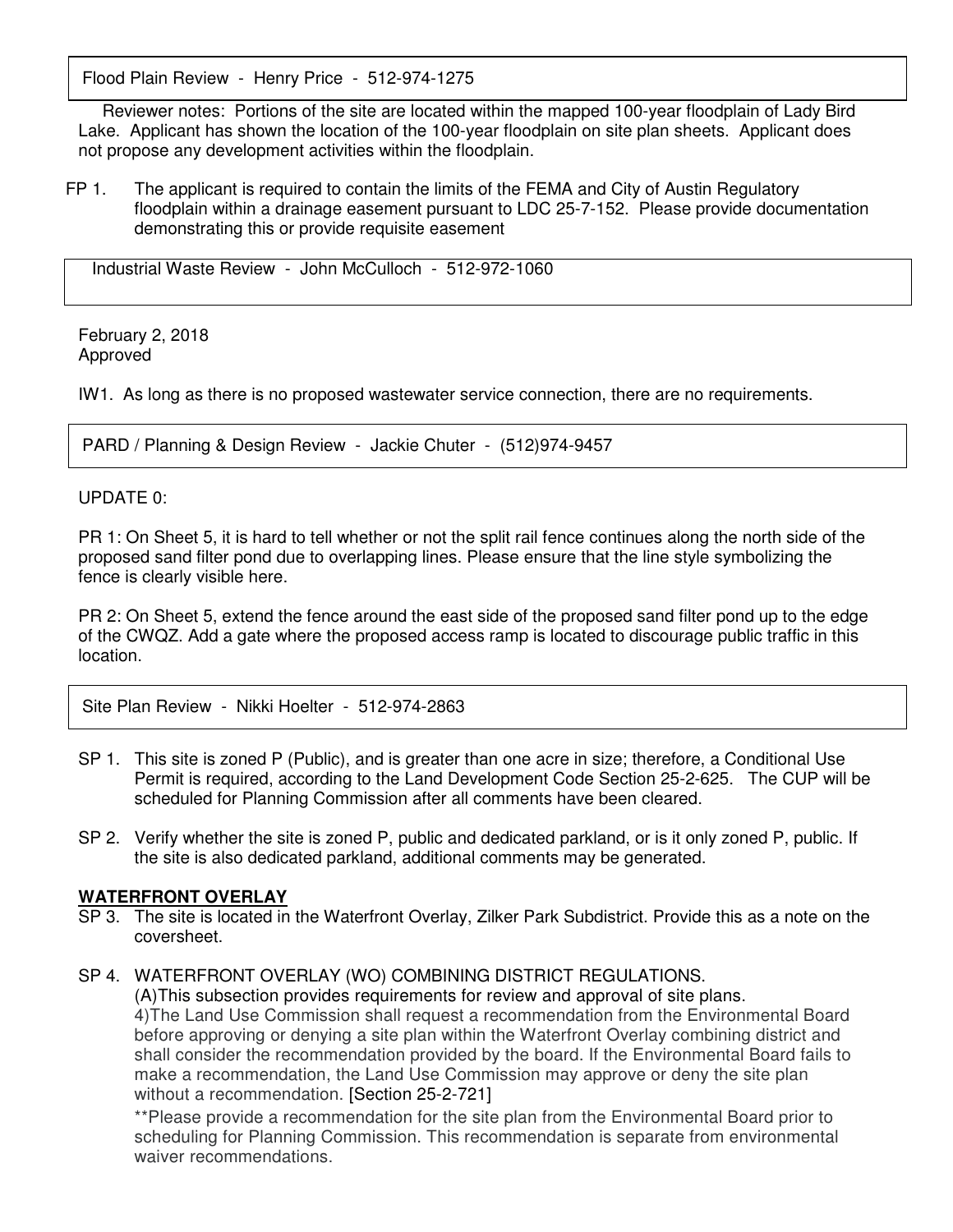- SP 5. Except as otherwise provided in this subsection, parking areas and structures are prohibited; it would appear a portion of the site will be used for parking. [Section 25-2-721(B)(1)] Please clarify.
- SP 6. Please verify that these amenities will not be provided within the primary setback of the site, park facilities, including picnic tables, observation decks, trails, gazebos, and pavilions. If provided the site will be required to comply with Section 25-2-721(B)(2);

 the park facilities are located on public park land; and the impervious cover does not exceed 15 percent.

- SP 7. Verify whether fountains, patios, terraces, outdoor restaurants, and similar uses are provided in the secondary setback. These are the only improvements permitted in the secondary setback. [Section 25-2-721(C)(1)]
- SP 8. Verify the impervious cover does not exceed 30% in the secondary setback. [Section 25-2-721(C)(2)]
- SP 9. Show on the site plan the boundary of the primary and secondary setback for the Zilker Park Subdistrict. [Section 25-2-745(B)(C)]
	- (B) The primary setback line is located 100 feet landward from the Town Lake shoreline.
	- (C) The secondary setback line is located 700 feet landward from the primary setback line.
- SP 10.25-2-715 (C) Copies of administrative site plans submitted within the Waterfront Overlay shall be provided to the board to assist in maintaining a comprehensive understanding of all development activity affecting the waterfront. Please contact this reviewer to discuss. \*\*A copy of the approved plan will need to be provided to Mark Walters with Zoning and Planning.

#### **SUBCHAPTER E**

- SP 11. FYI This site is located on an urban roadway, all Subchapter E requirements will be based on this roadway type.
- SP 12. Place the following note on the building elevation sheet: "Compliance with Building Design Standards, Article 3 of Subchapter E, is required, and is to be reviewed for compliance during building code review."
- SP13. Place the following note on the cover sheet: "This site plan is subject to Subchapter E of the Land Development Code (Commercial Design Standards**).**
- SP 14. Include the following note on the site plan page: "All exterior lighting will be full cut-off and fully shielded in compliance with Subchapter E 2.5 and will be reviewed during building plan review. Any change or substitution of lamp/light fixtures shall be submitted to the Director for approval in accordance with Section 2.5.2.E."

Also include Figure 34 from Section 2.5. on the site plan sheet.

SP 15. Verify compliance with screening requirements of Subchapter E, section 2.6.2 by a) Screening from view of person standing on property line on far side of adjacent public street: solid waste collection areas and mechanical equipment and rooftop equipment, not including solar panels (§ 2.6.2.A); b) Incorporate loading docks, truck parking, storage, trash collection/compaction, etc., into building/landscape design. And c) add the following note: Screening for solid waste collection and loading areas shall be the same as, or of equal quality to, principal building materials.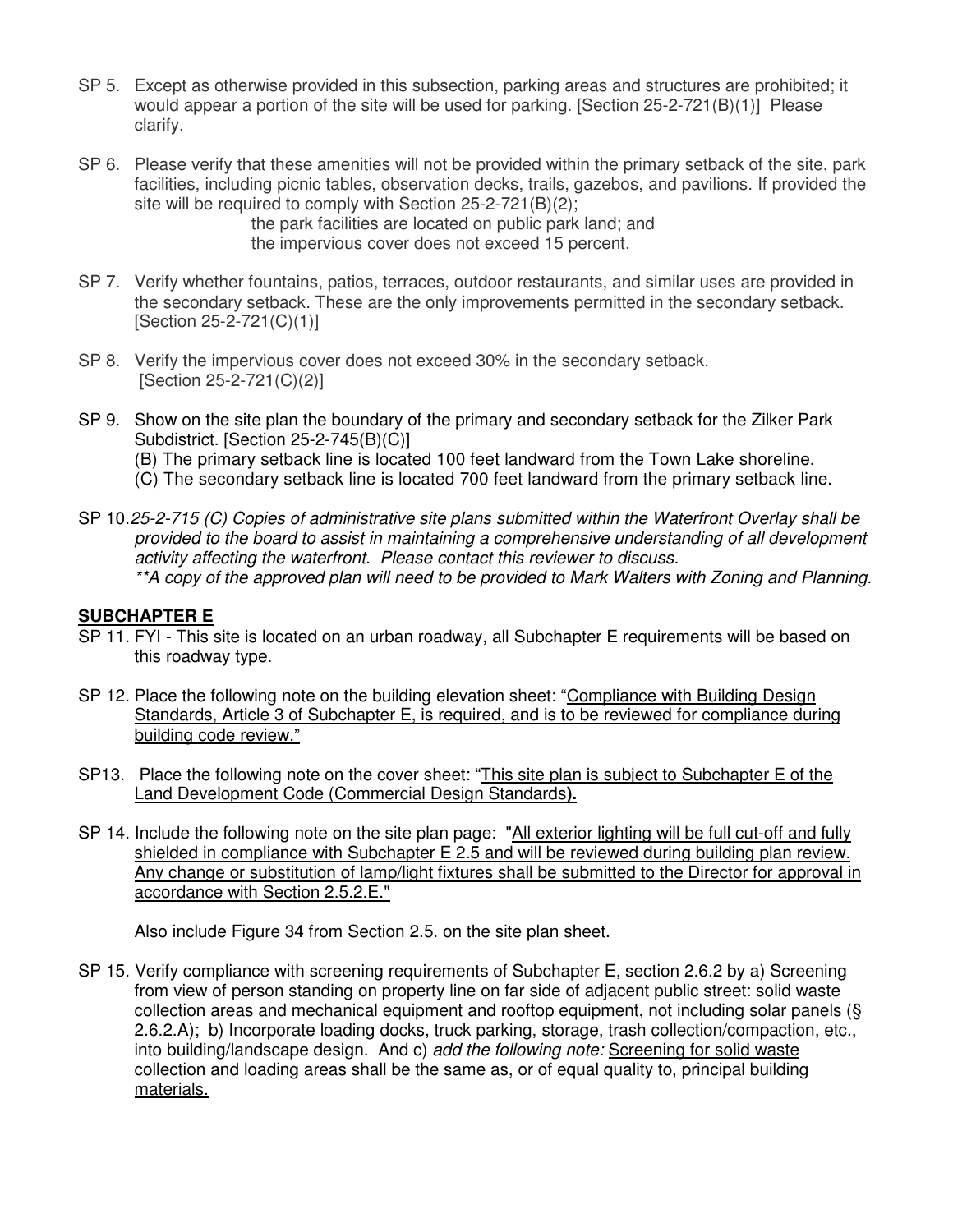SP 16. All development subject to Section 2.7 of Subchapter E shall devote a minimum of 5% gross site area to one or more of the following types of private common open space or pedestrian amenities.

\*Please identify the area on the site plan with a specific demarcation.

\*Show the amount of area provided in the site data table.

## **CAPITOL VIEW CORRIDOR**

SP 17. This site is within the Mopac Bridge Capitol View Corridor. Show the limits of the view corridor on the plan.

Since a building is not proposed or an extreme amount of grading in this area a capital view corridor determination will not be required.

## **NATIONAL REGISTER HISTORIC DISTRICT**

SP 18. The site is located in the National Register of Historic Districts. The Historic Landmark Commission must review proposed exterior and site changes to City Historic Landmark properties in an effort to assist owners in retaining the historic character and defining architectural characteristics of important historic sites in Austin. The Historic Landmark Commission reviews Certificate of Appropriateness applications at its monthly meetings (typically the fourth Monday of each month). The applicant needs to be present at the meeting to answer any questions that may arise and to provide supplemental information as needed. Please contact Steve Sadowsky, Historic Preservation Officer at 512-974-6454 or at Steve.Sadowsky@austintexas.gov. \*\* This comment pending approval of site plan from the Historic Preservation Office.

## **ADMINISTRATIVE SITE PLAN REQUIREMENTS**

- SP 19. **Please declare a land use for the site. Staging area is not a Land Development Code defined use therefore a land use will need to be declared for the project. It would appear the use which would best fit the project is General Warehousing and Distribution. The proposed use would not be permitted in the P, public zoning district, because it's being used/developed by a private owner, and the Parks Department is only the owner of the property. [Section 25-2-624]**
- SP 20. Please show all existing and future dedicated easements, including joint access, drainage, conservation, utility, communication, etc. Indicate volume and page or document number, or dedication by plat.
- SP 21. FYI All buildings, fences, landscaping, patios, flatwork and other uses or obstructions of a drainage easement are prohibited, unless expressly permitted by a license agreement approved by the City of Austin authorizing use of the easement.
- SP 22.Add the following note: "Approval of these plans by the City of Austin indicates compliance with applicable City regulations only. Approval by other governmental entities may be required prior to the start of construction. The applicant is responsible for determining what additional approvals may be necessary."
- SP 23. Verify whether the development encroaches into the TXDoT right of way, under the Mopac Bridge.
- SP 24. Provide a site data table for the development. Although buildings are not proposed, provide a place holder within the table which show zero buildings.
- SP 25. The table will also need to provide the existing and proposed impervious cover, in percent and square feet. The information being requested for site plan requirements is based on gross site area.
- SP 26. Please show the boundary lot lines with bearing and dimensions for the 11 acre site. It appears it's shown only for the limits of construction.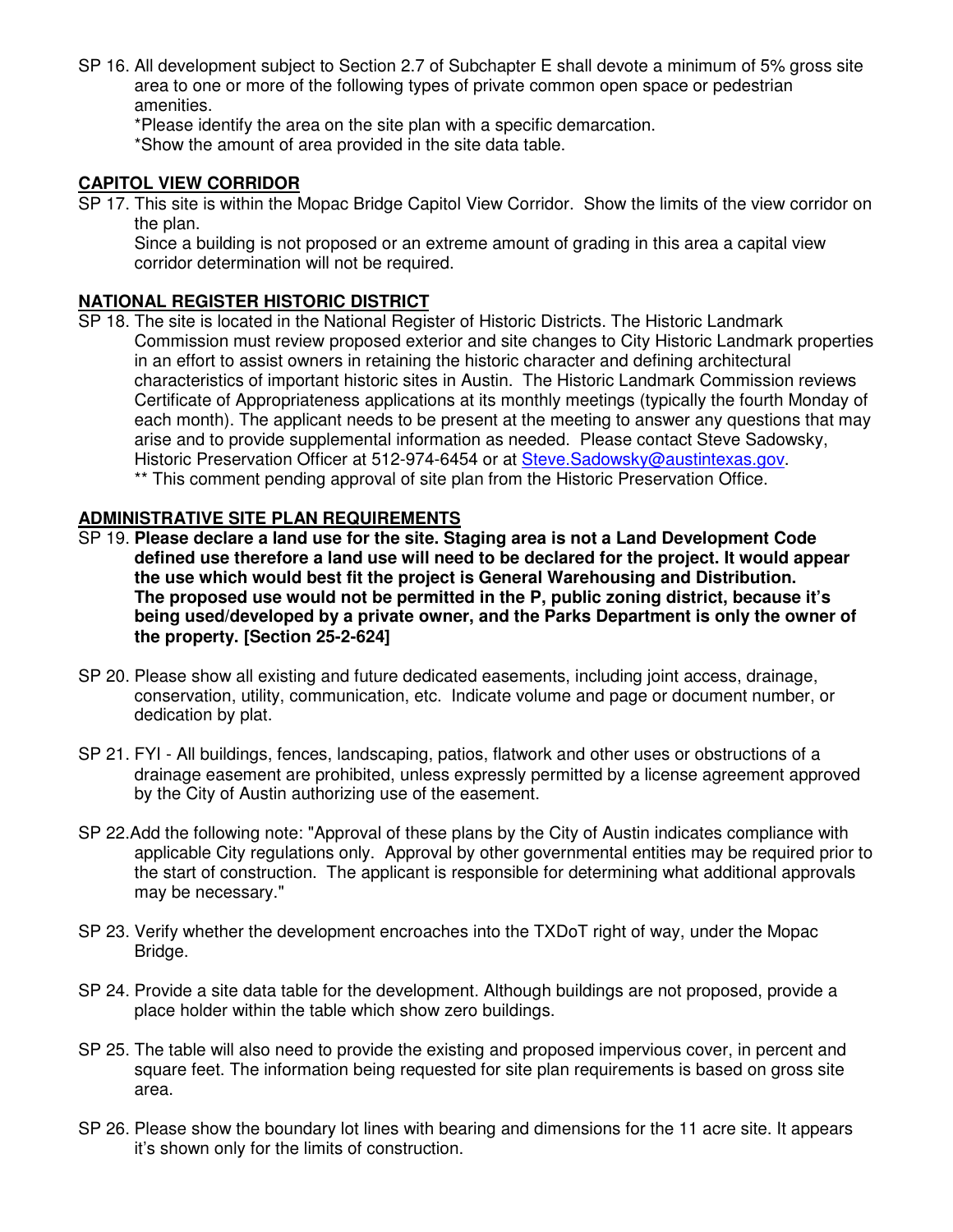- SP 27. Identify the right of way boundaries for Stratford Lane and Lou Neff Road on the site plan sheet. If either street isn't dedicated right of way, please label as private drives.
- SP 28. Show the address as 2262 ½ Lou Neff Road on the coversheet and within the margin on each sheet.
- SP 29. The tract is not legal by subdivision, therefore a Land Status Determination is required to determine if it is a legal tract. In order to make this determination, contact the Development Assistance Center on the first floor [Section 25-1-61].

Site Plan Plumbing - Cory Harmon - 512-974-2882

#### **APPROVED**

**The proposed site plan (SPC-2017-0482C) is approved from a plumbing code perspective.** 

R.O.W. Review - Reza Sedghy - 512-974-7912

#### **REJECTED 2-3-2018**

- **ROW1 All utilities must be approved prior to ROW.**
- **ROW2 AULCC is pending (UCC-180118-06-01).**

#### **Pending comments: AWU, and Street and Bridge.**

Approval for this Site Plan is related to the plans received in this update. All revisions required to satisfy any other reviewer's comments, must not affect construction in the ROW. If revisions to this plan require changes to any elements or proposed construction within the Right-of-Way, a formal review by ATD- ROW and ATD-Traffic Control will be required.

#### **Please note:**

- 1. Approval of Site Plan does **not** permit any work in the Right-of-Way to be conducted without approved permit:
	- a. Excavations for utilities require an Excavation Permit (EX)
	- b. Driveways and Concrete work require a Driveway/Sidewalk Permit (DS)
	- c. Traffic Control and Pedestrian protection require a Temporary Use of Right-of-Way Permit (TURP)
	- d. All other permits such as Building Permit (BP) must be approved before use of the ROW will be allowed
- 2. Approved set of plans must be submitted to ROW Management before Excavation permits will be approved. Please deliver to:

 Isaiah Lewallen 3701 Lake Austin Blvd. Austin TX 78703 (Isaiah.Lewallen@austintexas.gov) 512-974-1479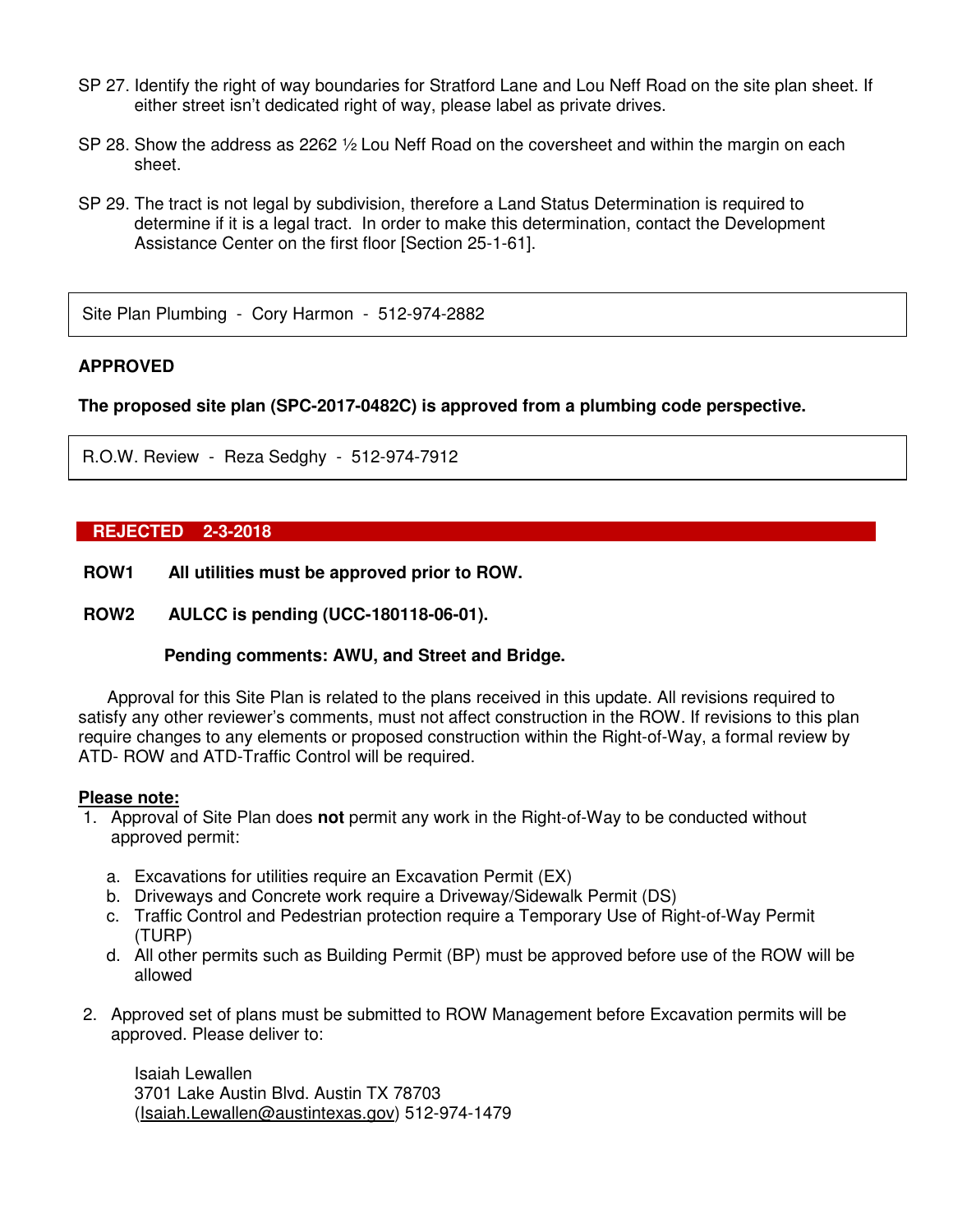- 3. Development Services inspection fees must be paid and recorded, and DSD inspector assigned to job **before excavation permit can be issued**. Contact Stephen.Castleberry@austintexas.gov
- 4. If License Agreements or Encroachment Agreements are required all agreements must be approved and recorded before ROW permits can be approved. This also includes:
	- a. All Plan Revisions/Corrections be submitted and approved
	- b. All updated engineering estimates for any plan revision/correction be submitted to Development **Services**
- 5. Coordinate with Austin Center for Events (Betty. Torres@austintexas.gov), Public Works Department, and any other projects identified as conflict at time of permitting
- 6. Most ROW permits can be applied for online at: http://www.austintexas.gov/rowman

Traffic Control Review - Eva Moore - 512-974-7671

Approved based on conditions at time of review

Transportation Planning - Natalia Rodriguez - 512-974-3099

## **SUBCHAPTER E**

- TR1. Clarify if a building is proposed within the limits of construction for the proposed site plan application. Additional requirements may be generated per City Council Resolution # 20071129- 046.
- TR2. A Development of a site five acres or larger with frontage on a urban roadway shall comply with the Internal Circulation Routes (§2.2.5). Each internal block shall be no larger than 5 acres. The maximum length of any block face, as measured from intersection to intersection, shall be 800 feet. Identify (label) the ICRs on the site plan, or request AEC. (§2.2.5.C.1).
- TR3. Publicly accessible sidewalks shall be provided along both sides of all ICRs (§2.2.5.B). Refer to §2.2.5.B) for the sidewalk sections required along ICRs.
	- $\triangleright$  On portions of the street with building frontage meeting the requirements of §2.2.5.C, the sidewalk section shall consist of two zones: (i) Planting zone must be 7 feet minimum, must be continuous, and located adjacent to curb. The zone shall be planted with street trees at an average spacing not greater than 30 feet on center, or up to 60 feet on center with approval of the Director if parallel or head-in parking is provided pursuant to §2.2.2.B.5 and (ii) Clear Zone must be 5 feet minimum (§2.2.3.B.1-2). Contact the Environmental Reviewer for a list of approved shade street trees.
	- > On portions of the street that do not contain building frontage, a five-foot unobstructed sidewalk shall be provided, all of which shall be located within 12 feet of the curb. Dimension and label the Planting Zone and the Clear zone on the Site Plan.
- TR4. Sidewalks, designed in accordance with the Commercial Design Standards, are required along Urban Roadways (Stratford Drive and Lou Neff Road) (§2.2.3.B). The sidewalk section shall consist of two zones: (i) Planting zone must be 7 feet minimum, must be continuous, and located adjacent to curb; and (ii) Clear Zone must be 5 feet minimum (§2.2.3.B.1-2). Dimension and label the planting zone and the clear zone on the site plan along Stratford Drive and Lou Neff Drive. FYI – the sidewalk is required to the edge of the LOC lines along both streets.
- TR5. All utility lines shall be underground from the building to the property line. Utility lines within the right-of-way shall be placed underground or relocated to the rear of the site to the maximum extent practicable. (§2.2.3.B). Clarify why power poles are proposed (near the proposed driveways). The utilities shall be placed underground.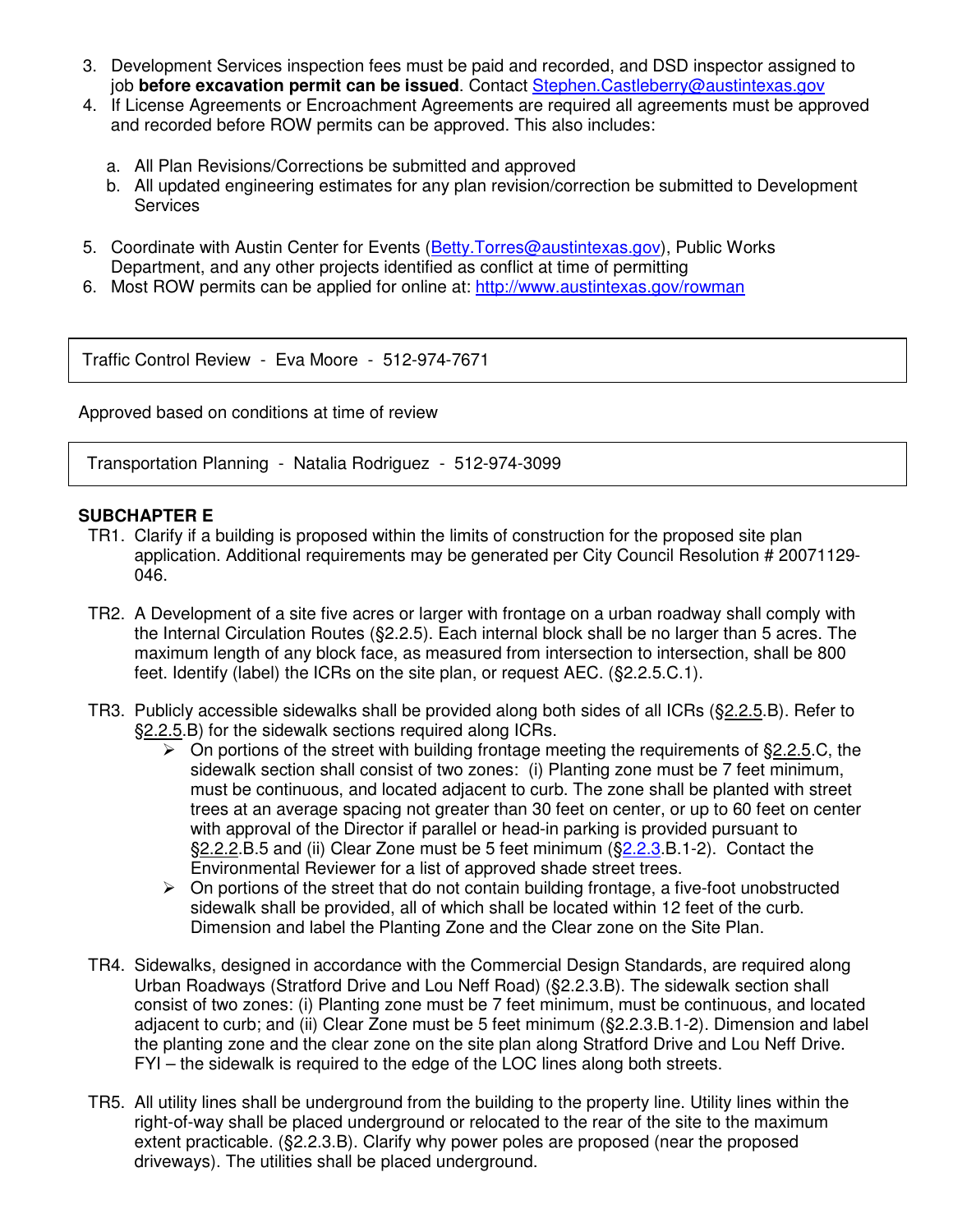- TR6. Provide private drive or public street connections to existing private drives or public/private streets on adjacent sites, or stub-outs if connections are not feasible. If a stub-out is proposed, provide a callout indicating "stub-out for future connectivity". (§2.3.1.A).
- TR7. Where a public street is adjacent to the property line, provide direct pedestrian and bicycle access from that street to a customer entrance/use. The pedestrian and bicycle access points must be fully accessible during operating hours. (§2.3.1.B)
- TR8. All sites must provide at least two options to improve connectivity 2.3.2 (Table B). If the project provides surface parking in excess of 125% of the required parking, then the project must provide at least three measures of improvement  $(S<sub>2.3.2</sub>)$  Show the options on the plans and provide a table indicating the chosen options.

## **DRIVEWAYS**

TR9. Existing non-conforming driveways may be required to conform with City standards, including driveway closing and curb construction where appropriate. LDC 25-6-295, 25-6-321, 25-6-322; TCM, 5.3.1.R. A driveway means a surfaced area providing vehicular access between a street and an off-street parking or loading area. LDC 25-1-21. It does not appear that off-street parking or loading are proposed with this site plan application. Please remove all driveways and curb ramps and indicate that curb and gutter is proposed and will be constructed in accordance with City of Austin standards (along Lou Neff Road), or revise the plans to show proposed off-street parking. If parking is proposed, show and dimension the driveway widths at the property line, curb return radii, throat length, spacing, etc. in accordance with the Transportation Criteria Manual. Additional comments may be generated after further review.

## **PARKING**

- TR10. Clarify what the proposed crushed stone staging area and pervious pavers will be used for. Based on existing Google Images, this area is being used as surface parking. Additional comments may be generated after further review.
- TR11. Provide a parking table indicating the proposed and existing land uses, the floor area in square feet for each land use, the parking ratio, the number of parking spaces required by type, and the number of parking spaces (if proposed) by type (standard, compact, handicapped, bicycle, loading, etc.). LDC 25-6-472, Appendix A. If a parking table does not exist for the site, provide the information listed above and staff will provide a Special Parking Determination.
- TR12. Identify the location of bicycle parking on the site plan, note the number of spaces to be provided, and show a detail of the bicycle rack (City of Austin standard detail #710S-1 or S-2, approved 2012). The minimum requirement is 5% of the motor vehicle spaces prior to reductions, or 5 spaces whichever is greater, LDC 25-6-477, Appendix A. TCM, 9.2.0, #11.

## **SIDEWALKS**

- TR13. Confirm that the existing hike and hike trail will not be reconstructed or revised with this proposed site plan application.
- TR14. The sidewalk locations shall comply with the Subchapter E Commercial Design Standards (7-foot planting zone and 5-foot clear zone). Please remove the 2-foot dimension between the property line and the edge of the clear zone (as required by the TCM).

## **RIGHT-OF-WAY**

- TR15. Show the existing right-of-way and pavement width for Stratford Drive and Lou Neff Road and remove "existing" from their callouts. Additional right-of-way dedication may be required after further review.
- TR16. Remove the ramp detail on sheet 5, typical driveway detail on sheet 6. The City of Austin details are shown on sheet 20.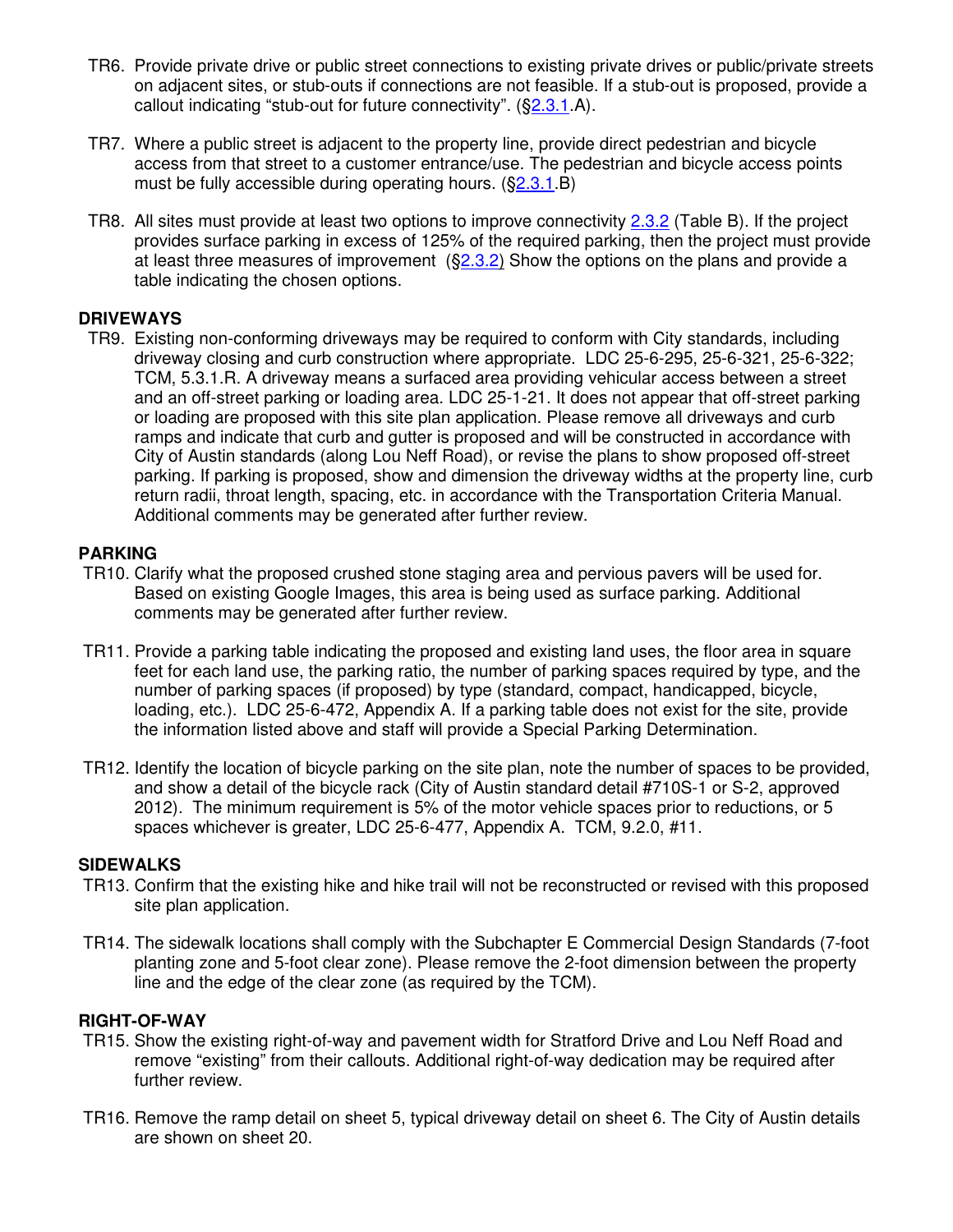## **ACCESSIBILITY**

- TR17. Provide the following note on the site plan: "Approval of these plans by the City of Austin indicates compliance with applicable City regulations only. Compliance with accessibility standards such as the 2010 Standards for Accessible Design or the 2012 Texas Accessibility Standards was not verified. The applicant is responsible for compliance with all applicable accessibility standards."
- TR18. Accessible routes within the boundary of the site must be provided from public transportation stops, accessible parking and passenger loading zones, and public streets or sidewalks to the accessible building entrance they serve. [IBC1104.1]. Provide accessible routes along the sidewalk within the right-of-way in accordance with TAS standards.
- TR19. Provide the following notes:
	- a. Slopes on accessible routes may not exceed 1:20 unless designed as a ramp. [ANSI 403.3]
	- b. Accessible routes must have a cross-slope no greater than 1:50. [ANSI 403.3]
- TR20. Curb ramps must be located so as to provide a continuous accessible path of travel. Show a curb ramp at the intersection of Stratford Drive and Lou Neff Road going across Stratford Drive (for the "t" intersection) and provide the "T" intersection COA standard detail 432S-3C. TCM, 4.3.0.G. [TCM, 4.3.0; City of Austin Standard No. 432S-3 thru 432S-3F].

### **MISCELLANEOUS**

- TR21. Clarify if this site is within an overall site plan which includes the green lawn (soccer fields area), volleyball courts, botanical gardens, etc. If there is an overall site plan, please provide the overall park site plan sheet showing the existing and proposed improvements.
- TR22. Clarify if trash dumpsters is proposed within the LOC.
- TR23. Show all existing and proposed physical obstructions (utility poles, trees, etc.) in the right-of-way which could affect sidewalk or driveway locations. For information: You may have to relocate utilities at your own expense if they interfere with sidewalk or driveway locations.

Additional comments may be provided as a result of information or design changes provided in your update.

AW Utility Development Services - Neil Kepple - 512-972-0077

WW1. The site plan must be reviewed and approved by Austin Water for compliance with City criteria and suitability for operation and maintenance. All water construction must be inspected by the City of Austin.

FYI: For plan review status contact Pipeline Engineering at 512-972-0154. The Landowners Engineer will be notified by Pipeline Engineering once the red-lines/comments are ready for pickup at the Austin Water Utility Waller Creek office located on the 3<sup>rd</sup> Floor at 625 E.10<sup>th</sup> St. Austin, TX 78701.

Water Quality Review - Joydeep Goswami - 512-974-3568

DATE REVIEWED: 02/08/18 UPDATE #: U0 FORMAL UPDATE REQUIRED.

Release of this application does not constitute a verification of all data, information, and calculations supplied by the applicant. The engineer of record is solely responsible for the completeness, accuracy, and adequacy of his/her submittal, whether or not the application is reviewed for code compliance by city engineers.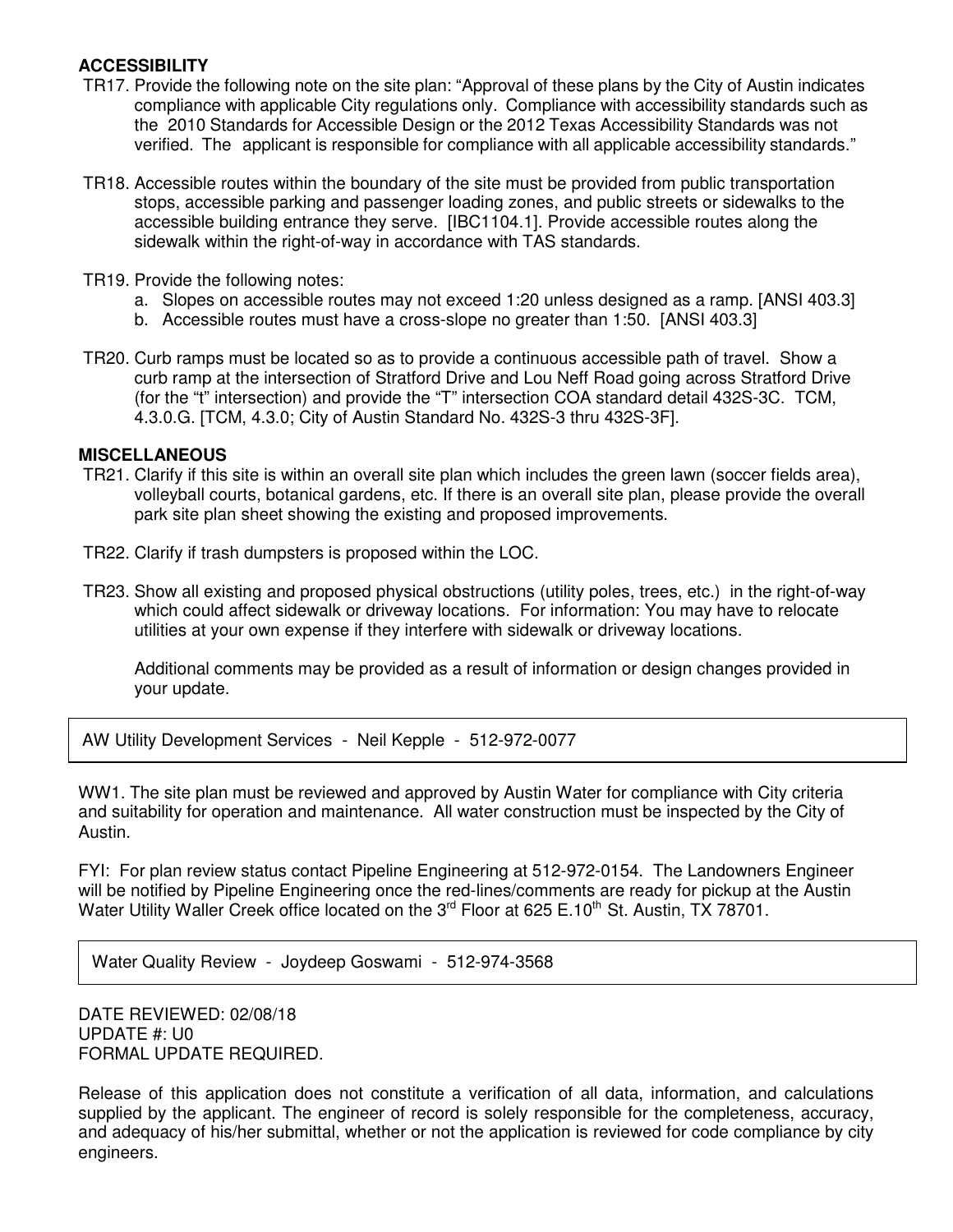WQ 1. Per LDC 25-1-83(D)(2), 2) if the site overlies a closed municipal solid waste land fill, one of the following is required: (a) a development permit from the Texas Commission on Environmental Quality; (b) written notification from the Texas Commission on Environmental Quality that a development permit is not required.

WQ 2. Per the meeting held on 02/08/18, the sedimentation/filtration pond that is currently shown on the plans will be change to a sedimentation/biolfiltration pond. The ECM Appendix R-6 table for biofiltration ponds will be reviewed once submitted.

WQ 3. Please provide a planting plan of the proposed biofiltration pond.

WQ 4. Please provide a copy of the on-going IPM plan that has been approved for PARD projects. WQ 5. An impermeable liner under the water quality basin is required for sites located over the Edwards Aquifer Recharge Zone per ECM 1.6.2(C). An impermeable liner is proposed. However, the depth of liner may be revised per the meeting on 02/08/18. This comment is pending final resolution.

WQ 6. Per comment WQ 5, a protective soil layer is required over the impermeable liner per ECM 1.6.2(C). the depth of the protective soil layer may be revised per the meeting on 02/08/18. This comment is pending final resolution.

WQ 7. A Quality Assurance/Quality Control (QA/QC) plan is required for the construction, installation, and on-going maintenance of the impermeable liner per ECM 1.6.2(C). Please provide this plan.

WQ 8. The rock flow spreader as shown on detail E/16 should be a minimum of 2' in width per ECM Figure 1.6.5A.

WQ 9. This reviewer is confirming with Field Operations staff that the proposed access paths are adequate.

WQ 10. Please provide City of Austin standard signage and gate for ponds maintained by the City of Austin.

WQ 11. Please show the water quality water surface elevation on the pond cross-section provided as A/16 on Sheet 16.

Additional comments may be generated once the information from the above comments is provided.

Wetlands Biologist Review - Ana Gonzalez - 512-974-2929

- WB 1 **Update 0** The proposed water quality pond encroaches within the boundary of the wetland CEFs and their respective 150' standard CEF buffer. Please either adjust your proposed LOC outside this area or propose what mitigation strategy will address these impacts. Please be aware that 1:1 mitigation is required per ECM 1.10.3 for both the CEF buffer as well as the wetland.
- WB 2 **Update 0** Additional comments may be generated as additional information becomes available

AW Pipeline Engineering - Britt Jones - 512-972-0235

Red-lined comments have been provided on the plans submitted to the Development Service Department.